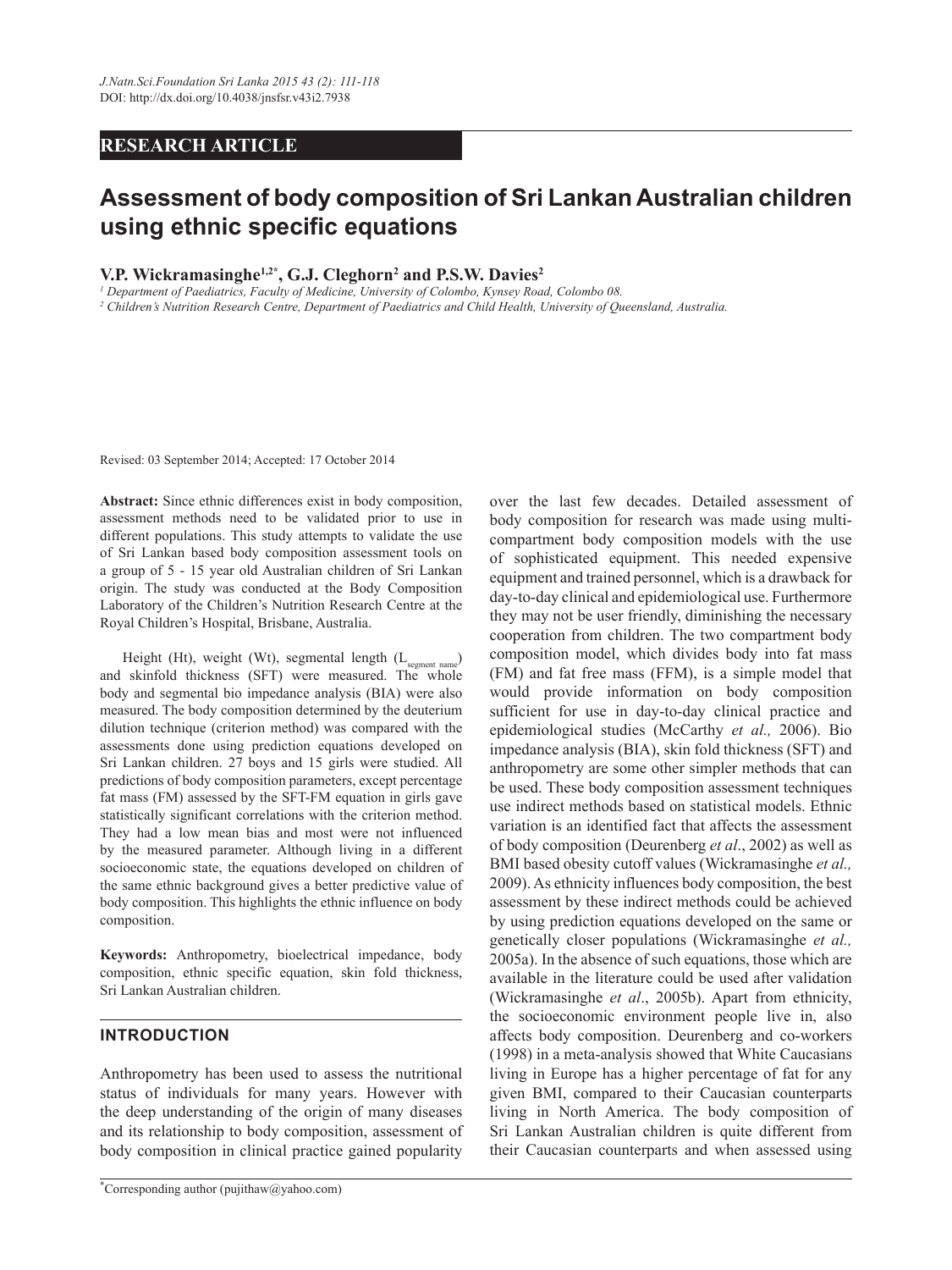some of the assessment methods available in the literature, there had been higher bias (Wickramasinghe *et al*., 2005a). Furthermore it has been shown that using the existing BMI cutoff values to diagnose obesity in Sri Lankan Australian children showed poor sensitivity, thus underestimating the problem (Wickramasinghe *et al*., 2005c). Therefore as highlighted in the literature, it is most prudent to use methodologies developed on the specific ethnic group. In the present study we attempt to assess the body composition of Australian children of Sri Lankan origin using prediction equations developed on Sri Lankan children (*vide infra*). The body composition of Australian children of Sri Lankan origin has not been studied earlier using these new prediction equations. Results of this study will enable the evaluation of the usefulness of ethnic specific equations on the assessment of body composition of populations living away from their native land in different socioeconomic environments.

## **Methods and Materials**

## **Subjects**

Five to 15-year-old healthy Sri Lankan migrant children  $(n = 42)$  living in Brisbane, Australia for more than 2 years and with no illness or special physical training were recruited through community centres in Brisbane. The study was conducted at the Body Composition Laboratory of Children's Nutrition Research Centre at the Royal Children's Hospital, Brisbane after receiving ethical clearance from the Medical Research Ethics Committee of the University of Queensland and the Ethics Committee of Royal Children's Hospital, Brisbane.

Total body water (TBW) was measured using isotope dilution method. The procedure began with the subject emptying his/her bladder and collecting a sample of urine (10 mL) into a screw-capped bottle to determine basal  $D_2O$  levels. A 10 %  $D_2O$  dose of 0.5 g/kg body weight was given with the dose being measured to 0.01 g (Bell *et al*., 1998). A second sample of urine (10 mL) was collected 4 - 6 hrs later.  $D_2O$  in the collected urine samples was measured using isotope ratio mass spectrometry (Hydra, Europe Scientific Crewe, UK) at the Children's Nutrition Research Centre, University of Queensland, Australia. From TBW, FFM and hence FM was calculated using age and sex specific water content of FFM (Lohman, 1989; Wickramasinghe *et al*., 2008a).

Height, weight and skin fold thickness was measured using standard techniques (Wickramasinghe *et al*., 2008b). BIA (resistance) was measured with a single

frequency (50 kHz) electric current of 800 µA with 4 surface-electrodes (Bodystat instrument®, Bodystat Ltd., Isle of Man, British Isles) as follows. The subject lay supine on a bed with a non-conductive surface. Hands were kept slightly abducted to prevent touching the trunk. Legs were abducted to place a minimum of 20 cm between the two medial malleoli to avoid the thighs touching each other (Baumgartner, 1996). For the whole body impedance measurement, the surface electrodes for the source current (discharging electrodes) were placed at the third metacarpo-phalangeal joint in the left hand and third metatarso-phalangeal joint of the left foot. The sensing electrodes were kept midway between the styloid processors and malleoli of the left wrist and left ankle, respectively. A minimum distance of 5 cm was maintained between the source and sensing electrodes to avoid any interference. If the natural length was  $\leq$  5 cm, the sensing electrode was moved till the desired distance was achieved (Baumgartner, 1996). Conduction gel coated disposable surface electrodes (5 cm<sup>2</sup>, Kendall Q-Trace 5400®, Ludlow Company Ltd., USA) were used and connected to the BIA machine *via* crocodile clips.

In the segmental BIA measurement, source electrodes were placed as for the whole body impedance measurement. The sensing electrodes for upper limb segment were placed at left wrist midway between the styloid processors and at left acromion. Impedance of lower limb was measured by placing the sensing electrodes midway between the maleoli of the left ankle joint and at the left anterior superior iliac spine. Impedance of the trunk was measured by placing the sensing electrodes at left acromion and left anterior superior iliac spine. The distance between each segmental electrode was measured to the closest 0.1 cm, which was considered to be the length of the segment.

## **Prediction of body composition**

Body composition was assessed using different prediction equations developed on Sri Lankan children (Sex code; male = 1 and female = 0; Age in years;  $II =$  impedance index (cm<sup>2</sup> $\Omega$ <sup>-1</sup>) was calculated by height<sup>2</sup> (cm<sup>2</sup>)/impedance  $(Ω)$  or segment length<sup>2</sup> (cm<sup>2</sup>) / impedance  $(Ω)$ ).

**Whole body BIA** (Wickramasinghe *et al*., 2008a)

TBW = 0.41 II 
$$
_{\text{whole body}} + 0.17 \text{ Weight} + 1.1 \text{ Sex Code} + 0.44
$$
 ...(1)

$$
FFM = 0.56 \text{ II}_{\text{whole body}} + 0.22 \text{ Weight} + 1.6 \text{ Sex Code} - 0.22
$$

$$
...(2)
$$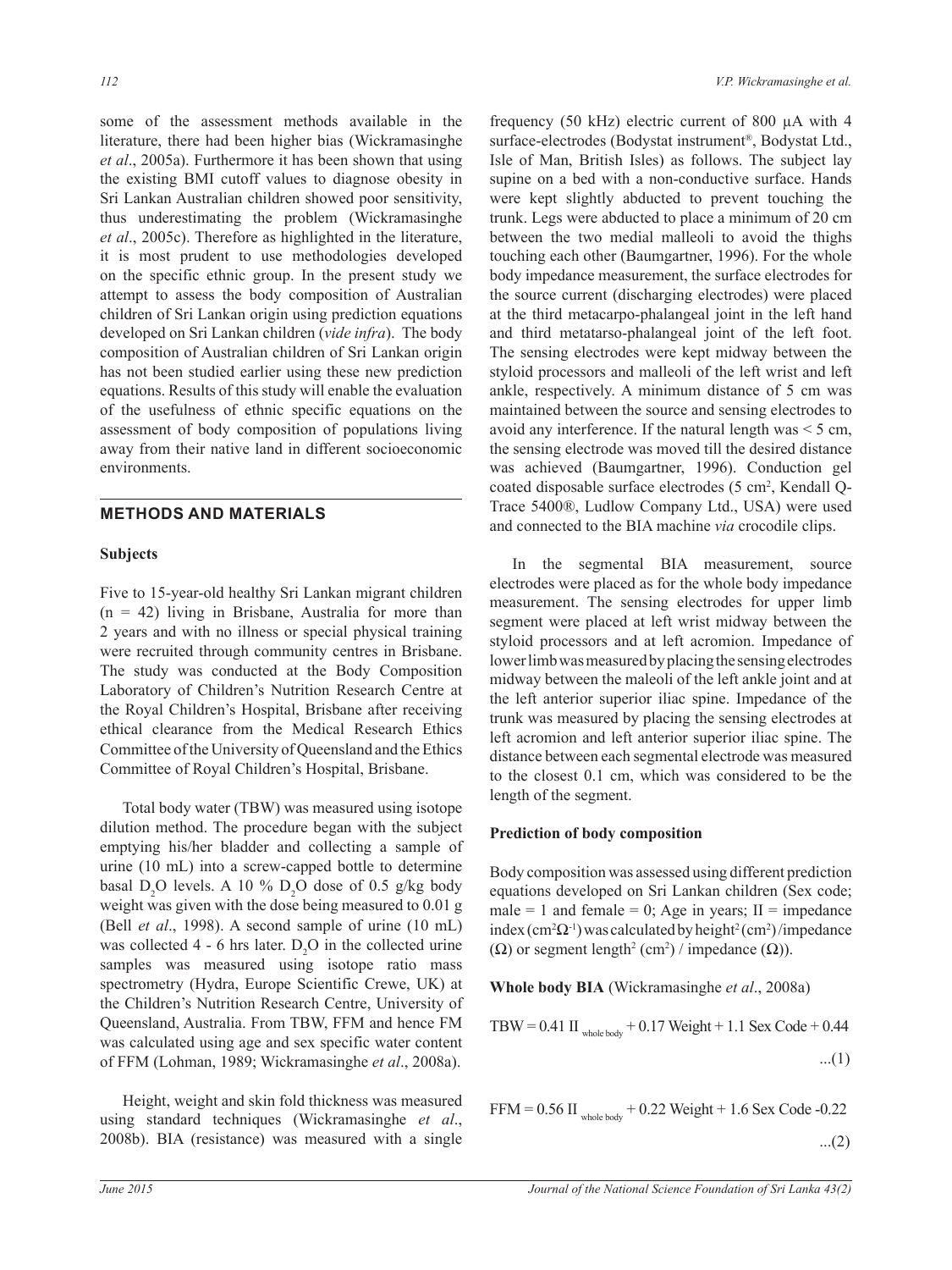**Skin fold thickness equation** (Wickramasinghe *et al*., 2008b)

$$
FM = (0.68 \times Age) + (0.246 \times SFT-Tri) + (0.383 \times SFTSS) - (1.61 \times Sex Code) - 3.45 \dots (3)
$$

% FM = (-0.28 × Age) + (0.49 × SFT-Tri) + (0.34 × SFT SS) – (7.97 × Sex Code) + 26.8 ...(4)

**Height weight equation** (Wickramasinghe *et al*., 2010)

 $TBW = 0.13$  Height + 0.27 Weight + 1.82 Sex Code – 10.35 ...(5)

**Segmental BIA** (Wickramasinghe *et al*., 2012)

 $TBW = (2.1 \times II_{\text{Upper limb}}) + (0.19 \times II_{\text{Trunk}}) - (0.089 \times L_{\text{Upper Limb}})$  $+(0.17 \times \text{Age}) + (0.82 \times \text{Sex Code}) + 4.12$ 

 $TBW = (0.62 \times II_{Lower limb}) + (0.25 \times II_{Trunk}) + (0.041 \times L_{Lower Limb})$  $- (0.13 \times Age) + (1.3 \times Sex Code) - 0.37$ 

$$
\begin{aligned} \text{FFM} &= (2.8 \times \text{II}_{\text{Upper limb}}) + (0.24 \times \text{II}_{\text{Trunk}}) \cdot (0.13 \times \text{L}_{\text{Upper Limb}}) \\ &+ (0.31 \times \text{Age}) + (1.3 \times \text{Sex Code}) + 4.9 \qquad \qquad \dots (8) \end{aligned}
$$

FFM = 
$$
(0.84 \times H_{Lower\,limb}) + (0.33 \times H_{Trunk}) + (0.037 \times
$$
  
\n $L_{Lower\,Limb}) - (0.0581 \times Age) + (1.9 \times Sex Code) - 0.84$  ...(9)

Once the body composition was assessed by each equation (primary body composition parameter), secondarily FM was assessed based on the two compartment body composition model, unless the equation assessed FM as its primary outcome. Percentage FM is FM expressed as percentage of body weight.

#### **Statistics**

The distribution of demographic and body composition parameters were described using descriptive statistics (mean and standard deviation). Body composition parameters assessed by the criterion method as well as the prediction equations were compared using one way analysis of variance (ANOVA) of Bonferroni multiple comparison procedure.

The method described by Bland and Altman (1986) was used to identify the agreement between the values obtained by prediction equation and criterion method. Analysis were done using NCSS 2000 (Hintze JL, Kayswille, Utah, USA) for windows statistical computer packages.

## **Results**

Out of the fifteen girls and twenty-seven boys studied, twenty-five (60 %) children (16 boys and 9 girls) were born in Australia. The mean duration of residence of the other children was  $6.8$  years (range  $3.1 - 10.2$  years). Table 1 shows the demographic and body composition characteristics of the study population according to sex. The two groups were similar apart from the girls having significantly higher level of FM and % FM.

**Table 1:** Demographic characteristics and body composition parameters of Sri Lankan Australian children by gender.

|                                     | Male             | Female              |
|-------------------------------------|------------------|---------------------|
| N                                   | 27               | 15                  |
| Age (years)                         | $9.1 \pm 3.5$    | $9.6 \pm 2.6$       |
| Weight (kg)                         | $29.0 \pm 9.5$   | $34.1 \pm 14.0$     |
| Height (cm)                         | $131.8 \pm 14.8$ | $135.5 \pm 16.2$    |
| BMI $(kg/m2)$                       | $16.2 \pm 2.7$   | $17.7 \pm 2.6$      |
| BMI-Z                               | $-0.34 \pm 1.58$ | $0.10 \pm 1.15$     |
| TBW(L)                              | $16.5 \pm 4.6$   | $18.4 \pm 6.8$      |
| $FM$ (kg)                           | $6.9 \pm 4.6$    | $10.2 \pm 5.5^*$    |
| $%$ FM                              | $22.9 \pm 8.7$   | $29.0 \pm 6.0^{**}$ |
| $FFM$ (kg)                          | $21.8 \pm 6.6$   | $23.9 \pm 9.1$      |
| $FMI$ (kg/m <sup>2</sup> )          | $3.9 \pm 2.1$    | $5.3 \pm 1.8$       |
| Impedance $(\Omega)$                | $759 \pm 100.6$  | $782 \pm 92$        |
| Impedance index $(cm^2\Omega^{-1})$ | $23.5 \pm 7.1$   | $23.5 \pm 7.1$      |

 $*0.001 < p < 0.01, **p < 0.001$ 

BMI – body mass index; BMI-Z - body mass index z-scores; TBW – total body water; FM – fat mass; FFM – fat free mass ; FMI - fat mass index

Table 2 shows the primary body composition values (TBW, FFM, FM or % FM) predicted by each equation, the FM and % FM derived from each prediction equation, and the correlation between the predicted parameter (by different equations) and the value obtained by the criterion method. Most showed statistically significant high correlation coefficients. FM assessed by different methods gave values quite closer to the criterion assessment and the differences observed were not statistically significant. Although % FM showed a similar pattern of distribution, assessment made by the whole body BIA prediction equation for FFM gave a significantly higher % FM than the assessment made by the criterion method. Except for % FM assessment in girls using SFT-FM equation ( $r = 0.41$ ,  $p = 0.13$ ), all had statistically significant high correlations with the criterion assessment.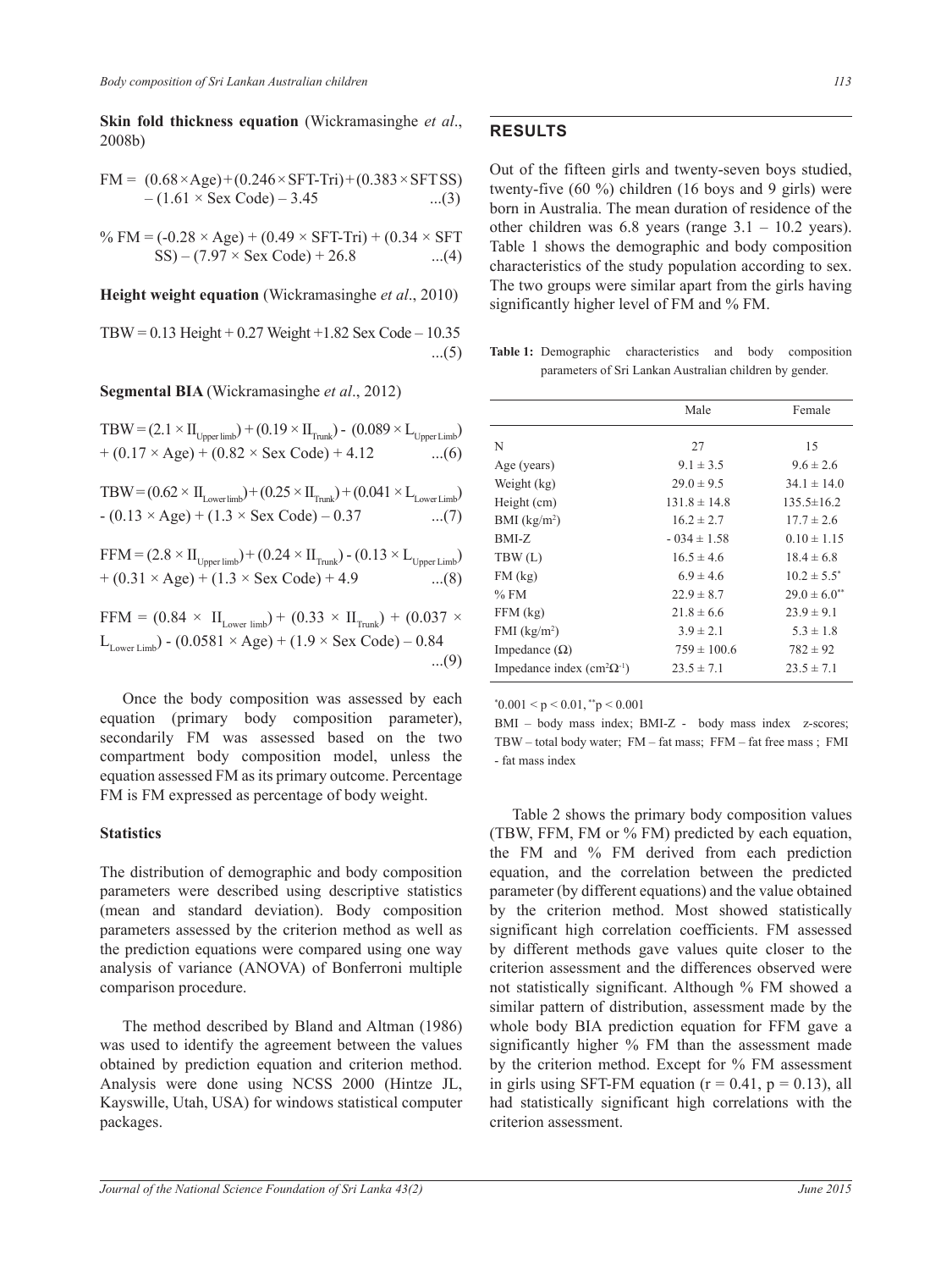|                                            |                         |      | Primary body composition parameter<br>measured † |      |                              |          | Secondary body composition parameter derived from the |      | primary body composition parameter measured |          |                               |  |
|--------------------------------------------|-------------------------|------|--------------------------------------------------|------|------------------------------|----------|-------------------------------------------------------|------|---------------------------------------------|----------|-------------------------------|--|
| Assessment equation                        |                         |      |                                                  |      |                              |          | Fat Mass (kg)                                         |      |                                             |          | Percentage FM (%)             |  |
|                                            | Male                    |      | Female                                           |      | Male                         |          | Female                                                |      | Male                                        |          | Female                        |  |
|                                            | <b>GS</b><br>Mean $\pm$ | r    | $Mean \pm SD$                                    | r    | $Mean \pm SD$                | $\vdash$ | $Mean \pm SD$                                         | r    | $Mean \pm SD$                               | $\vdash$ | $Mean = SD$                   |  |
| Criterion method (D,O)                     |                         |      |                                                  |      | $6.9 + 4.6$                  | ı        | $10.2 + 5.5$                                          |      | 8.7<br>$22.9 \pm 1$                         |          | $29.0 \pm 6.0$                |  |
| TBW (equation)- whole body BIA             | $16.1 \pm 4.4$          | 0.98 | $16.3 \pm 5.6$                                   | 0.99 | $7.7 \pm 4.3$                | 0.97     | $12.8 \pm 6.6$                                        | 0.97 | $25.4 \pm 6.5$                              | 0.91     | $36.5 \pm 4.0$                |  |
| FFM (equation)- whole body BIA             | $20.9 \pm 5.9$          | 0.98 | $21.0 \pm 7.5$                                   | 0.99 | $7.8 \pm 4.3$                | 0.97     | $13.0 \pm 6.6$                                        | 0.97 | $26.0 \pm 6.5$                              | 0.91     | $37.2 \pm 3.7$                |  |
| SFT-FM equation                            | $6.9 \pm 4.2$           | 0.93 | $11.7 + 5.5$                                     | 0.88 | ±4.2<br>6.9                  | 0.93     | 5.5<br>$11.7 \pm$                                     | 0.88 | $22.4 \pm 7.8$                              | 0.77     | 8.1<br>$34.1 \pm$             |  |
| SFT - % FM equation                        | $24.9 \pm 4.3$          | 0.88 | $35.9 \pm 5.0$                                   | 0.80 |                              |          |                                                       |      | $24.9 \pm 4.3$                              | 0.88     | 5.0<br>$35.9 \pm$             |  |
| Ht Wt - TBW equation                       | $16.4 \pm 4.3$          | 0.96 | $16.4 \pm 5.8$                                   | 0.98 | $7.6 \pm 4.2$                | 0.94     | $12.6 \pm 6.6$                                        | 0.96 | $24.7 + 6.4$                                | 0.77     | $\frac{1}{4}$<br>$35.6 \pm .$ |  |
| 1st equation segmental BIA-TBW             | $16.4 \pm 4.5$          | 0.97 | $17.1 \pm 5.6$                                   | 0.99 | $+ 5.4$<br>6.7               | 0.96     | $11.8 \pm 7.2$                                        | 0.99 | $21.1 \pm 10.6$                             | 0.83     | 8.0<br>$32.3 +$               |  |
| 2 <sup>nd</sup> equation segmental BIA-TBW | $16.4 \pm 4.0$          | 0.96 | $16.7 \pm 5.9$                                   | 0.98 | $7.3 + 5.3$                  | 0.94     | $12.3 \pm 7.0$                                        | 0.98 | $23.5 \pm 10.9$                             | 0.80     | 7.1<br>$34.6 \pm 7$           |  |
| 1st equation segmental BIA-FFM             | $22.1 \pm 6.1$          | 0.97 | $22.2 \pm 7.5$                                   | 0.99 | $6.6 \pm 5.3$                | 0.96     | $11.8 \pm 7.1$                                        | 0.99 | $20.7 \pm 10.4$                             | 0.83     | $32.7 \pm 7.5$                |  |
| 2 <sup>nd</sup> equation segmental BIA-FFM | $21.9 \pm 7.9$          | 0.96 | $\pm 6.1$<br>22.9                                | 0.99 | 5.2<br>$\overline{+}$<br>7.1 | 0.94     | $12.2 \pm 6.8$                                        | 0.98 | $\pm\,10.7$<br>22.8                         | 0.81     | 6.9<br>$34.6 \pm$             |  |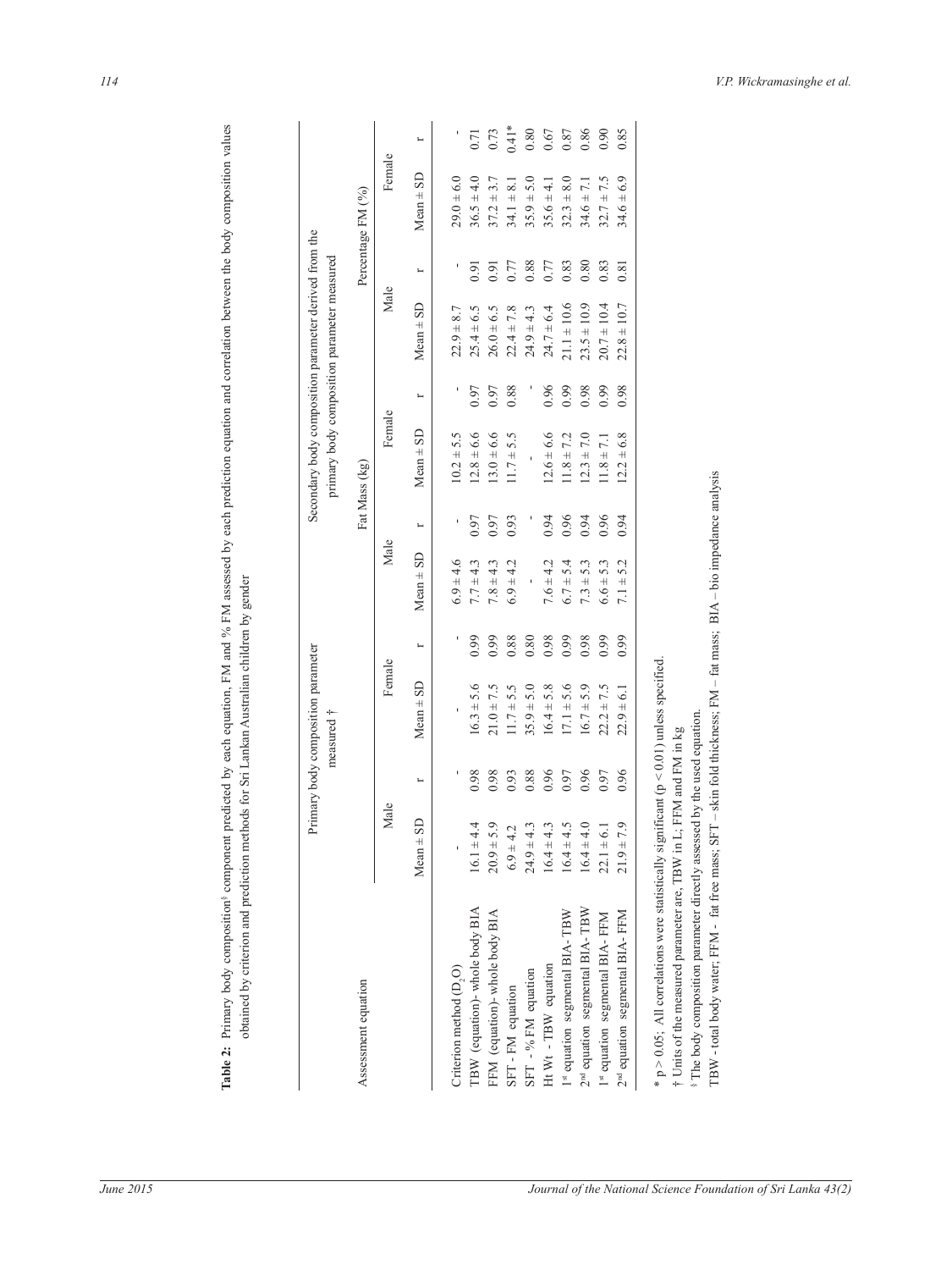The bias in the assessment of body composition by each method is shown in Table 3. All the equations used to assess TBW gave a bias under 0.5 L in boys and less than 2.1 L in girls. In the assessment of FFM, all equations except whole body BIA for FFM equation (2.7 kg) in girls gave a mean bias under 2.0 kg. Similar patterns were observed in the assessment of FM and % FM as well. The assessment in females was always weaker than in males. Table 3 shows the limits of agreement (LOA) (95 % CI interval) for the mean bias of each assessment. Most had narrow LOA for the assessment of FM (under 2 kg) and % FM (under 5 %) in both gender groups.

The correlation between the bias (predicted – actual) and the mean of the body composition parameter assessed by the prediction equation and criterion method  $[(predicted + actual)/2]$  was assessed (Table 4). The existence of a significant correlation (un-shaded values) denotes that extremes of measure influence the bias. That is the method, which either over or under

estimates at extremes of values. This relationship could be demonstrated pictorially by using a Bland Altman plot (not shown). The values with statistically not significant relationships are given in the shaded background in Table 4. For the prediction of % FM most of the equations in both gender groups had a bias that was not influenced by extremes of values.

One way ANOVA results showed that TBW assessed by the four equations agreed with the criterion method in both gender groups. Equations that predicted FFM (3 equations) and FM (1 equation) as the primary measure agreed with the criterion method. Except for the assessment of % FM in girls by FFM equation whole body BIA, all the other assessments of FM and % FM by other equations agreed with the criterion evaluation as well as the values obtained by other techniques. This denotes that ethnic specific equations were able to predict body composition of Australian children of Sri Lankan origin with greater accuracy.

Table 3: Bias and limits of agreement for mean bias in the assessment of body composition (primary component, FM and %FM) using different Sri Lankan equations on Sri Lankan Australian children by gender

| Assessment equation                         | Primary body composition<br>parameter measured †<br>[Mean $\pm$ SD (95 % CI)] |                            | Secondary body composition parameter derived from the<br>primary body composition parameter measured<br>[Mean $\pm$ SD (95 % CI)] |                           |                           |                             |  |
|---------------------------------------------|-------------------------------------------------------------------------------|----------------------------|-----------------------------------------------------------------------------------------------------------------------------------|---------------------------|---------------------------|-----------------------------|--|
|                                             |                                                                               |                            | Fat mass (kg)                                                                                                                     |                           |                           | Percentage fat mass $(\% )$ |  |
|                                             | Male                                                                          | Female                     | Male                                                                                                                              | Female                    | Male                      | Female                      |  |
| TBW (equation)-whole body BIA               | $-0.42 \pm 0.85$                                                              | $-2.1 \pm 1.5$             | $0.54 \pm 1.1$                                                                                                                    | $2.7 \pm 2.0$             | $2.1 \pm 3.6$             | $7.6 \pm 4.2$               |  |
|                                             | $(0.10 \text{ to } 0.74)$                                                     | $(-1.32 \text{ to } 2.85)$ | $(0.95 \text{ to } 0.13)$                                                                                                         | $-1.69$ to 3.70           | $(0.8 \text{ to } 3.4)$   | $(5.5 \text{ to } 8.7)$     |  |
| FFM (equation)-whole body BIA               | $-0.54 \pm 1.1$                                                               | $-2.7 \pm 2.0$             | $0.60 \pm 1.1$                                                                                                                    | $2.9 \pm 1.9$             | $2.4 \pm 3.7$             | $8.5 \pm 4.1$               |  |
|                                             | $(-0.13 \text{ to } 0.95)$                                                    | $(-1.75 \text{ to } 3.65)$ | $(0.18 \text{ to } 1.00)$                                                                                                         | 2.00 to 3.80              | $(1.0 \text{ to } 3.8)$   | $(6.4 \text{ to } 10.6)$    |  |
| SFT - FM equation                           | $-0.3 \pm 1.8$                                                                | $1.5 \pm 2.7$              | $-0.3 \pm 1.8$                                                                                                                    | $1.5 \pm 2.7$             | $-1.1 \pm 5.5$            | $5.5 \pm 7.8$               |  |
|                                             | $(0.37 \text{ to } 0.98)$                                                     | $(-0.18 \text{ to } 2.92)$ | $(-0.97 \text{ to } -0.37)$                                                                                                       | $(0.19 \text{ to } 2.90)$ | $(-3.3 \text{ to } 1.1)$  | $(2.0 \text{ to } 9.4)$     |  |
| $SFT - % FM equation$                       | $1.3 \pm 5.2$                                                                 | $7.3 \pm 3.6$              |                                                                                                                                   |                           | $1.3 \pm 5.2$             | $7.3 \pm 3.6$               |  |
|                                             | $(0.69 \text{ to } 3.24)$                                                     | $(-5.48 \text{ to } 9.12)$ |                                                                                                                                   |                           | $(-0.7 \text{ to } 3.3)$  | $(5.5 \text{ to } 9.1)$     |  |
| Ht Wt - TBW equation                        | $-0.24 \pm 1.3$                                                               | $-1.9 \pm 1.5$             | $0.31 \pm 1.7$                                                                                                                    | $2.5 \pm 2.0$             | $1.1 \pm 5.4$             | $7.2 \pm 4.4$               |  |
|                                             | $(0.26 \text{ to } 0.74)$                                                     | $(-1.12 \text{ to } 2.67)$ | $(-0.32 \text{ to } 0.94)$                                                                                                        | $(1.40 \text{ to } 3.50)$ | $(-0.9 \text{ to } 3.1)$  | $(5.0 \text{ to } 9.4)$     |  |
| 1 <sup>st</sup> equation segmental BIA-TBW  | $0.41 \pm 1.2$                                                                | $-1.3 \pm 1.5$             | $0.53 \pm 1.5$                                                                                                                    | $1.6 \pm 1.9$             | $-2.5 \pm 5.9$            | $3.7 \pm 4.1$               |  |
|                                             | $(0.04 \text{ to } 0.86)$                                                     | $(-0.51 \text{ to } 2.01)$ | $(-1.10 \text{ to } 0.07)$                                                                                                        | $(0.60 \text{ to } 2.60)$ | $(-4.7 \text{ to } -0.3)$ | $(2.7 \text{ to } 4.7)$     |  |
| 2 <sup>nd</sup> equation segmental BIA-TBW  | $-0.07 \pm 1.3$                                                               | $-1.6 \pm 1.5$             | $0.09 \pm 1.7$                                                                                                                    | $2.1 \pm 1.9$             | $-0.11 \pm 6.5$           | $5.9 \pm 3.5$               |  |
|                                             | $(-6.45 \text{ to } 7.47)$                                                    | $(-0.90 \text{ to } 2.37)$ | $(-0.54 \text{ to } 0.66)$                                                                                                        | $(1.10 \text{ to } 3.10)$ | $(-2.6 \text{ to } 2.4)$  | $(4.1 \text{ to } 7.7)$     |  |
| 1 <sup>st</sup> equation segmental BIA- FFM | $0.66 \pm 1.5$                                                                | $-1.7 \pm 1.8$             | $0.70 \pm 1.5$                                                                                                                    | $1.7 \pm 1.8$             | $-2.8 \pm 5.9$            | $4.0 \pm 3.4$               |  |
|                                             | $(-0.07 \text{ to } 1.26)$                                                    | $(-0.77 \text{ to } 2.57)$ | $(-1.2 \text{ to } -0.06)$                                                                                                        | $(0.70 \text{ to } 2.50)$ | $(-4.9 \text{ to } -0.7)$ | $(2.3 \text{ to } 5.7)$     |  |
| 2 <sup>nd</sup> equation segmental BIA- FFM | $0.16 \pm 1.7$                                                                | $-2.0 \pm 1.8$             | $-0.16 \pm 1.7$                                                                                                                   | $2.0 \pm 1.7$             | $-0.8 \pm 6.4$            | $5.9 \pm 3.7$               |  |
|                                             | $(0.50 \text{ to } 0.81)$                                                     | $(-1.14 \text{ to } 2.87)$ | $(-0.80 \text{ to } 0.49)$                                                                                                        | $(1.10 \text{ to } 2.90)$ | $(-3.2 \text{ to } 1.6)$  | $(4.0 \text{ to } 7.8)$     |  |

† Units of the measured parameter are, TBW in L; FFM and FM in kg

TBW - total body water; FFM - fat free mass; SFT – skin fold thickness; FM – fat mass; BIA – bio impedance analysis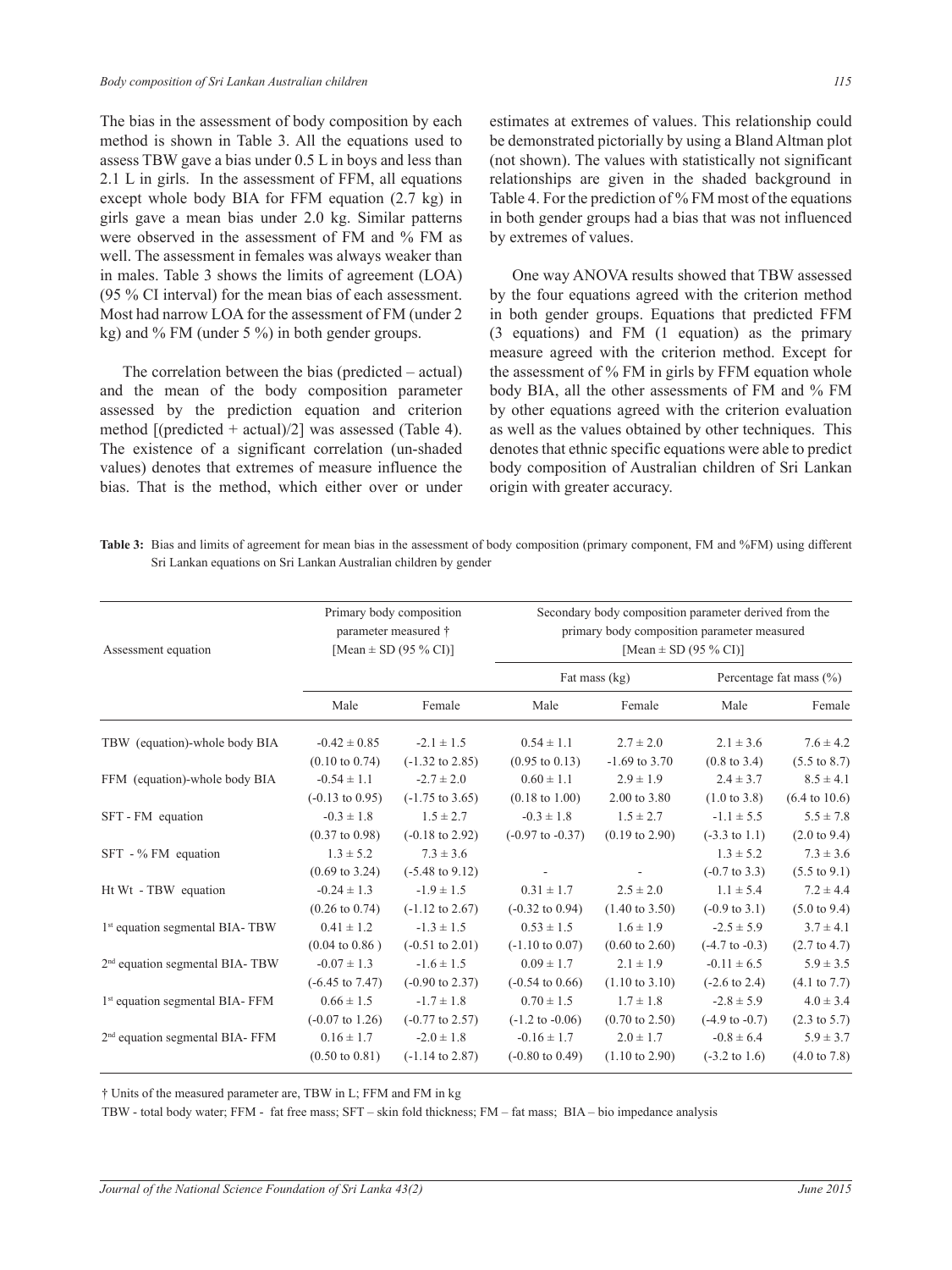| Assessment equation                         | Primary body composition<br>parameter measured $\pm$ |                   | Fat mass (kg) |                  | Percentage fat mass |               |
|---------------------------------------------|------------------------------------------------------|-------------------|---------------|------------------|---------------------|---------------|
|                                             | Male                                                 | Female            | Male          | Female           | Male                | Female        |
| TBW equation - whole body BIA               | $-0.18(0.35)$                                        | $-0.77 \leq 0.01$ | $-0.27(0.17)$ | $-0.60(0.01)$    | $-0.45(0.02)$       | $-0.11(0.69)$ |
| FFM equation - whole body BIA               | $-0.03(0.87)$                                        | $-0.72 \leq 0.01$ | 0.36(0.06)    | $-0.54(0.03)$    | 0.49(0.01)          | $-0.01(0.99)$ |
| SFT - FM equation                           | $-0.29(0.14)$                                        | $-0.01(0.96)$     |               |                  | $-0.13(0.53)$       | 0.31(0.25)    |
| SFT - % FM equation                         |                                                      |                   |               | $\sim$           | $-0.83 \le 0.01$    | $-0.27(0.32)$ |
| Ht Wt - TBW equation                        | $-0.18(0.35)$                                        | $-0.67 \le 0.01$  | $-0.35(0.07)$ | 0.51(0.05)       | $-0.41(0.03)$       | $-0.44(0.09)$ |
| 1 <sup>st</sup> equation segmental BIA-TBW  | $-0.07(0.72)$                                        | $-0.83 \le 0.01$  | 0.43(0.02)    | $0.86 \le 0.01$  | 0.37(0.06)          | 0.51(0.04)    |
| $2nd$ equation segmental BIA-TBW            | $-0.01(0.97)$                                        | $-0.66 \le 0.01$  | 0.32(0.10)    | $0.76 \leq 0.01$ | 0.30(0.27)          | 0.40(0.04)    |
| 1 <sup>st</sup> equation segmental BIA-FFM  | 0.06(0.75)                                           | $-0.79 \leq 0.05$ | 0.38(0.05)    | $0.84 \le 0.01$  | 0.35(0.10)          | 0.46(0.08)    |
| 2 <sup>nd</sup> equation segmental BIA- FFM | 0.15(0.44)                                           | $-0.54 \le 0.04$  | 0.24(0.22)    | $0.70 \le 0.01$  | 0.37(0.05)          | 0.27(0.33)    |

**Table 4:** Correlation between bias (predicted – actual) and the mean of the body composition parameter assessed by the prediction equation and criterion method [(predicted + actual)/2] on Sri Lankan Australian children by gender

Non significant correlations are given in shaded background.

TBW - total body water; FFM - fat free mass; SFT – skin fold thickness; FM – fat mass; BIA – bio impedance analysis

## **Discussion**

Today the world is faced with a major epidemic of childhood obesity with an elevated risk among the South Asian populations developing insulin resistance. It further increases when they adopt a westernized lifestyle either in the native land or in the newly migrated country (Whincup *et al*., 2002). Management of childhood obesity is quite challenging. Diet restrictions and exercise programmes could help in reducing the weight of the body. However, reduction in weight could occur due to a reduction of FFM rather than FM. During growing years this could have long term adverse effects. This difference is not appreciated by simple weight or BMI measurement. Therefore FM reduction, which is the main objective in obesity management cannot be assessed successfully using the weight or BMI and direct assessment of FM is the best method. Accurate assessment of body composition in every individual is important. As body composition is affected by ethnic origin, it is necessary to identify suitable methods for body composition assessment in populations that have migrated to different parts of the world.

The body composition of this cohort was assessed using equations derived on white Caucasian populations and published earlier (Wickramasinghe *et al.*, 2005a & b). Most of the predicted body composition parameters did not agree with the criterion method and had significant bias in the assessment. The LOA for the assessment of % FM was very wide. In most of the situations the bias showed a statistically significant association with the mean of the body composition parameter assessed by

the prediction equation and criterion method [(predicted + actual)/2]. This denotes that the bias is influenced by extremes of values. Compared to the previous study a significant feature observed in this study was that all primary parameters predicted by the equations were comparable to the values obtained by the criterion method. The mean bias was quite low and also the LOA was quite narrow for both primary parameter assessment as well as % FM assessment (less than 5 %). These values were quite satisfactory for such indirect methods specially when compared with the results obtained by other equations derived on non-Sri Lankan populations (Wickramasinghe *et al*., 2005a).

The segmental BIA was used as an alternative to whole body BIA, as under certain circumstances it may not be possible to place electrodes (skin wounds, infections, limiting access due to interventions in hospital patients *etc*.) for whole body BIA assessment. However there are not many segmental BIA equations in the literature for comparison.

Our previous work clearly showed that although populations were living in western socio-economical environments, their body composition could not be assessed accurately by the equations validated on those populations (Wickramasinghe *et al*., 2005a). The present study shows that the use of ethnic specific equations provides more accurate data on body composition assessment. Predictions in boys were always stronger than in girls; however, the exact reason for this is not clear. Of the methods that we have evaluated, three used anthropometric measures to assess body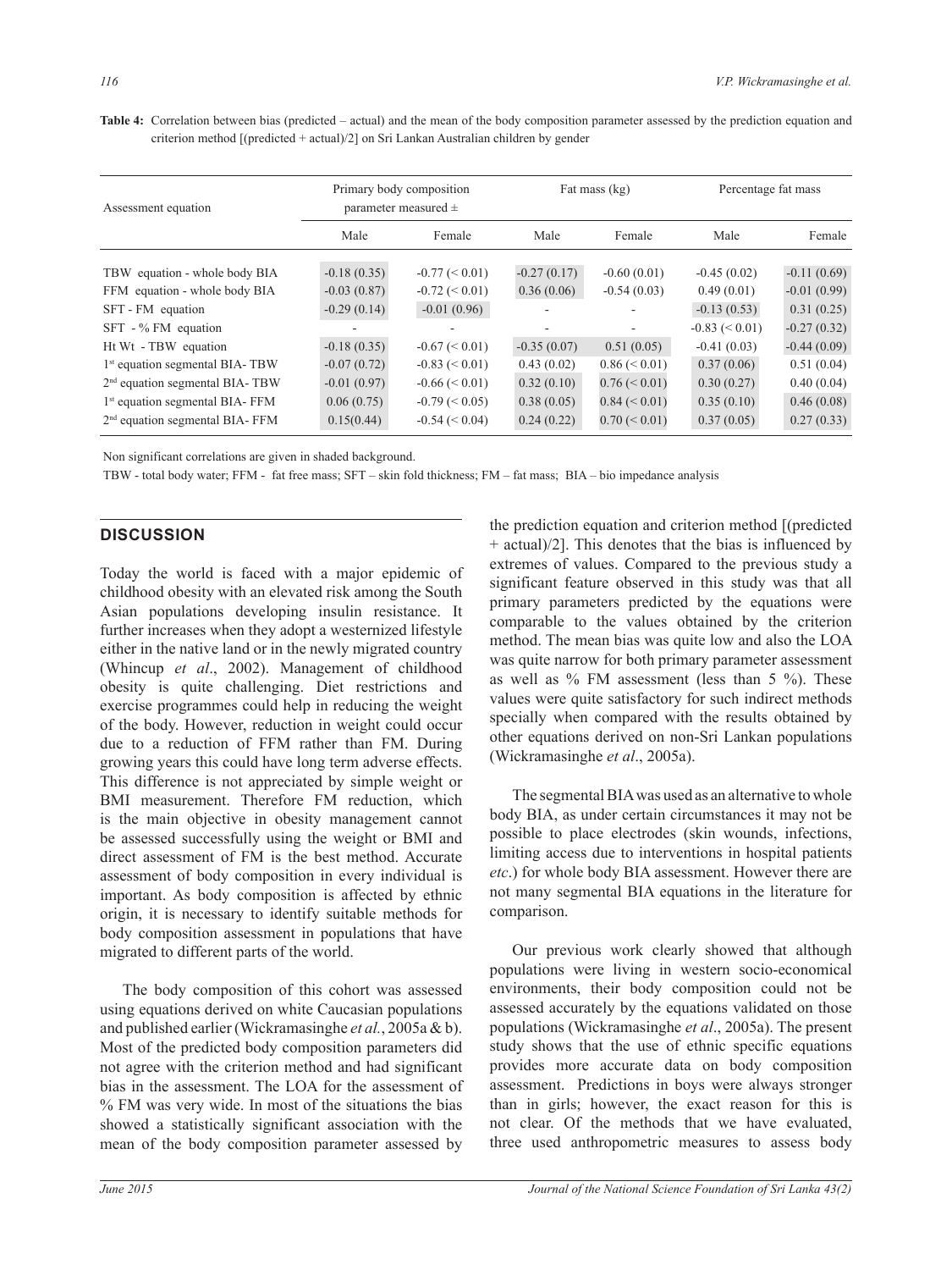composition. Height and weight measures can be done easily with minimum equipment and training, and the degree of reproducibility is high. The assessment of TBW and FM using height-weight based equations gave accurate estimates. SFT measurement can be done easily and it provided accurate estimates for FM as well as % FM. However, the reproducibility is low specially in obese individuals. Considering the accuracy and cost effectiveness, anthropometry based body composition assessment techniques would be a good practical alternative for weight.

BIA has gained popularity in body composition assessment, mainly due to its simplicity and relatively inexpensive equipment. The accuracy provided by BIA based equations is quite high. Although we did not draw Bland-Altman plots, the relationship between the bias and mean % FM assessed by the study method and the reference method did not show a significant relationship, and the LOA were narrow. This was quite different from the results obtained in the assessment of body composition using non-Asian derived equations available in the literature (Wickramasinghe *et al*., 2005a).

This study supports the notion that ethnicity determines the body composition to a greater extent. The use of prediction equations developed on groups of the same ethnic background gives satisfactory assessment. However, one may argue that even the hydration constants of FFM would depend on the ethnicity. It has been shown that the conversion of TBW to FFM does not have a biologically relevant difference in the hydration of FFM across different ethnic groups (Deurenberg & Deurenberg-Yap, 2003). This is the first time these equations (developed on Sri Lankan children) were validated on an independent group, and the results have shown the importance of using ethnic specific equations in the assessment of body composition of children.

# **Conclusion**

Although living in a different socioeconomic environment, ethnic specific body composition prediction equations were able to assess the body composition more accurately. Proper understanding of the body composition of people of different ethnic backgrounds living in a multiethnic population is important to use the most suitable assessment techniques. Although second generation migrant individuals have not lost their ethnic identity in body composition, it would be interesting to track the changes that would occur in subsequent generations. More studies are needed on different ethnic

groups to determine the most appropriate assessment methods in each group, as well as to identify the impact of generational advancement on body composition.

## **Acknowledgement**

The authors are grateful to all the subjects and their parents for participating in the study. This study was funded by the Children's Nutrition Research Centre, Department of Paediatrics and Child Health, University of Queensland, Brisbane, Australia.

## **References**

- 1. Baumgartner R.N. (1996). Electrical impedance and total body electrical conductivity. *Human Body Composition*  (eds. A.F. Roche, S.B. Heymsfield & T.G. Lohman), pp. 79 – 107. Human Kinetics, Champaign, Illinois, USA.
- 2. Bell N.A., McClure P.D., Hill R.J. & Davies P.S.W. (1998). Assessment of foot-to-foot bioelectrical impedance for the prediction of total body water. *European Journal of Clinical Nutrition* **52**: 856 − 859.

DOI: http://dx.doi.org/10.1038/sj.ejcn.1600661

- 3. Bland J.M. & Altman D.G. (1968). Statistical methods for assessing agreement between two methods of clinical measurement. *Lancet* **1**(8476): 307 − 310.
- 4. Deurenberg P., Yap M. & Van Staveren W.A. (1998). Body mass index and percent body fat: a meta analysis among different ethnic groups. *International Journal of Obesity*  **22**: 1164 − 1171.

DOI: http://dx.doi.org/10.1038/sj.ijo.0800741

- 5. Deurenberg P., Deurenberg-Yap M. & Gurici S. (2002). Asians are different from Caucasians and from each other in their body mass index /body fat percent relationship. *Obesity Reviews* **3**: 141 − 146.
- DOI: http://dx.doi.org/10.1046/j.1467-789X.2002.00065.x 6. Deurenberg P. & Deurenberg–Yap M. (2003). Validity of body composition methods across ethnic population groups. *Acta Diabetologica* **40**: S246 − S249. DOI: http://dx.doi.org/10.1007/s00592-003-0077-z
- 7. Lohman T.G. (1989). Assessment of body composition in children. *Pediatric Exercise Science* **1**: 19 – 30.
- 8. McCarthy H.D., Cole T.J., Fry T., Jebb S.A. & Prentice A.M. (2006). Body fat reference curves for children. *International Journal of Obesity* **30**: 598 − 602. DOI: http://dx.doi.org/10.1038/sj.ijo.0803232
- 9. Whincup R.H., Gilg J.A. & Papacosta O. (2002). Early evidence of ethnic difference in cardiovascular risk: cross sectional comparison of British South Asian and white children. *British Medical Journal* **324**: 1 − 6. DOI: http://dx.doi.org/10.1136/bmj.324.7338.635
- 10. Wickramasinghe V.P., Cleghorn G.J., Edmiston K.A. & Davies P.S.W. (2005a). Impact of ethnicity upon body composition assessment in Sri Lankan Australian Children. *Journal of Paediatrics and Child Health* **41**(3): 101 − 106. DOI: http://dx.doi.org/10.1111/j.1440-1754.2005.00558.x